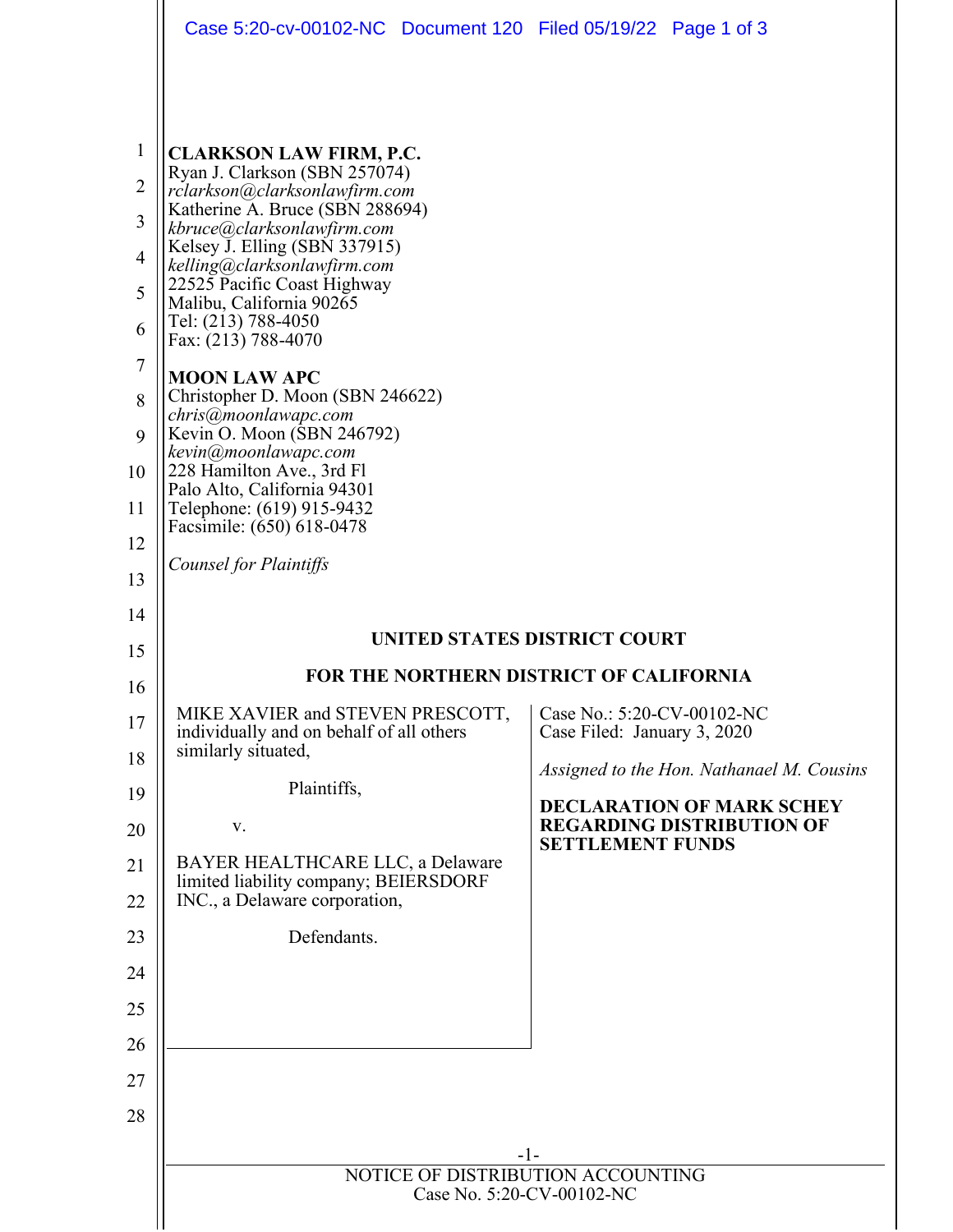**DECLARATION OF MARK SCHEY**

2 I, MARK SCHEY, declare:

1

3 4 5 6 7 8 9 1. I am a founding partner of Digital Settlement Group, LLC ("**DSG**" and/or "**Administrator**"), a company that provides class action notice and claims administration, and the Court-appointed Administrator for the settlement in this action. I make this declaration to provide status regarding the distribution of the Settlement Fund in this case. The following statements are based on my personal knowledge and information provided by other DSG principals and employees working under my supervision. If called upon to do so, I could and would testify competently about the following matters.

10 11 12 13 14 15 16 17 18 19 20 21 22 23 24 25 26 27 28 2. As the Court-appointed administrator for this settlement, DSG has performed the following duties: (1) arranging for the distribution of the Class Notice and Claim Forms to Settlement Class Members; (2) arranging for the publication of the short form notice in digital media; (3) answering inquiries from Settlement Class Members and/or forwarding such inquiries to Class Counsel or their designee; (4) receiving and maintaining on behalf of the Court and the Parties all Settlement Class Member correspondence regarding claims, objections, and requests for exclusion from the Settlement; (5) establishing the Settlement Website that posts notices, Claim Forms, and other related documents, as well as ensuring its functionality throughout the response period; (6) establishing a toll-free telephone number for informational inquiries; (7) receiving and processing claims to vet and eliminate potential fraudulent claims; (8) monitoring the efficacy of the online notice campaign to maximize views or "impressions," adjust any underperforming advertisements, and maximize conversion rates (i.e., click-through, download, and claim rates); (9) submitting a declaration attesting to the dissemination of the notice pursuant to the Court's preliminary approval order and the Settlement Agreement, as well as the Settlement Class's reaction, including the number and amount of claims, objections, and exclusion requests received to date; and (10) providing weekly reports to all counsel throughout the notice and claims process to allow for thorough oversight. After finalizing the comprehensive review of submitted claim forms to determine valid and invalid claims under the terms of the Settlement Agreement,